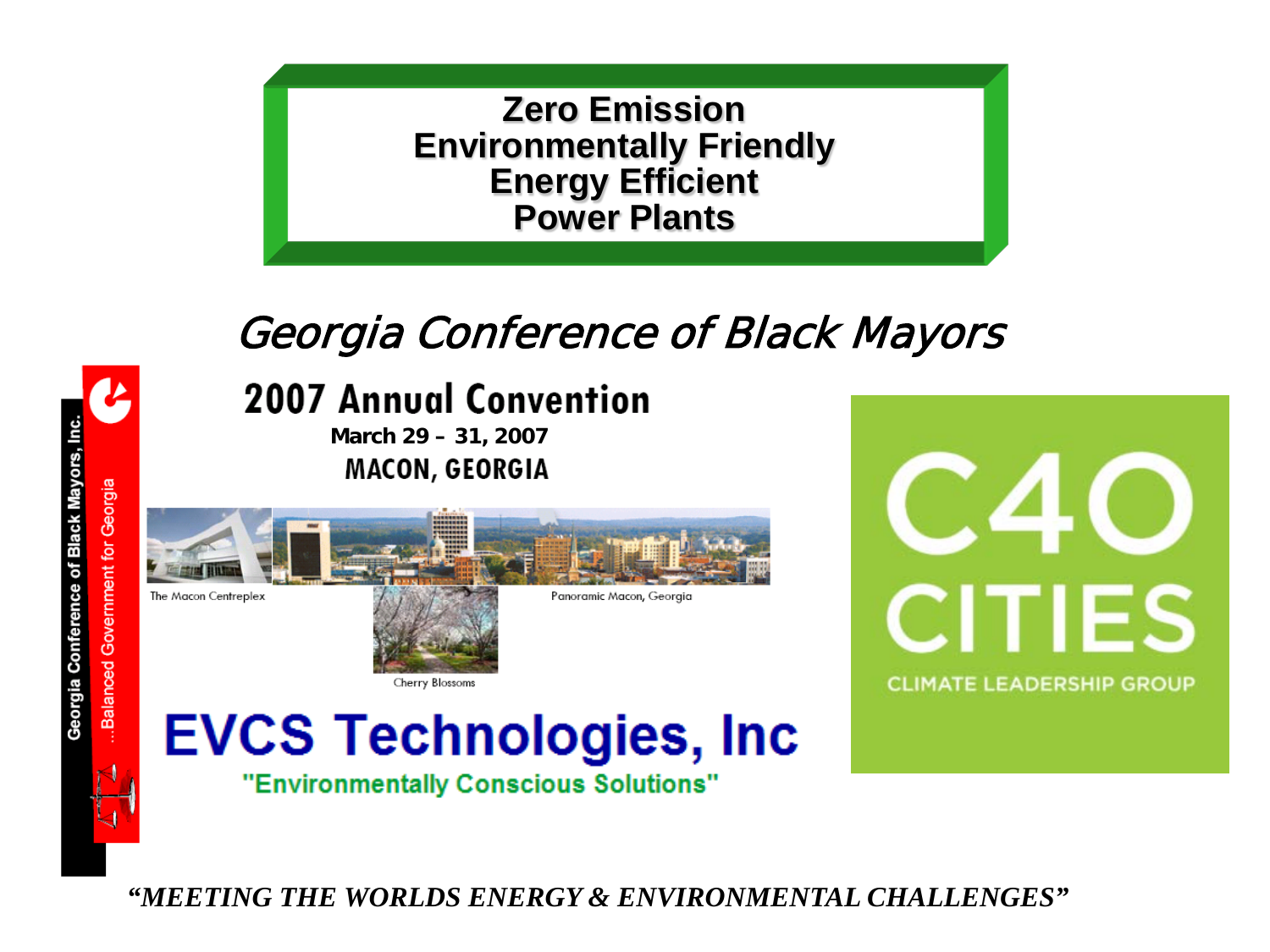## **WOWGenTM/WOWCleanTM/EVCS Environmentally Friendly & Energy Efficient**

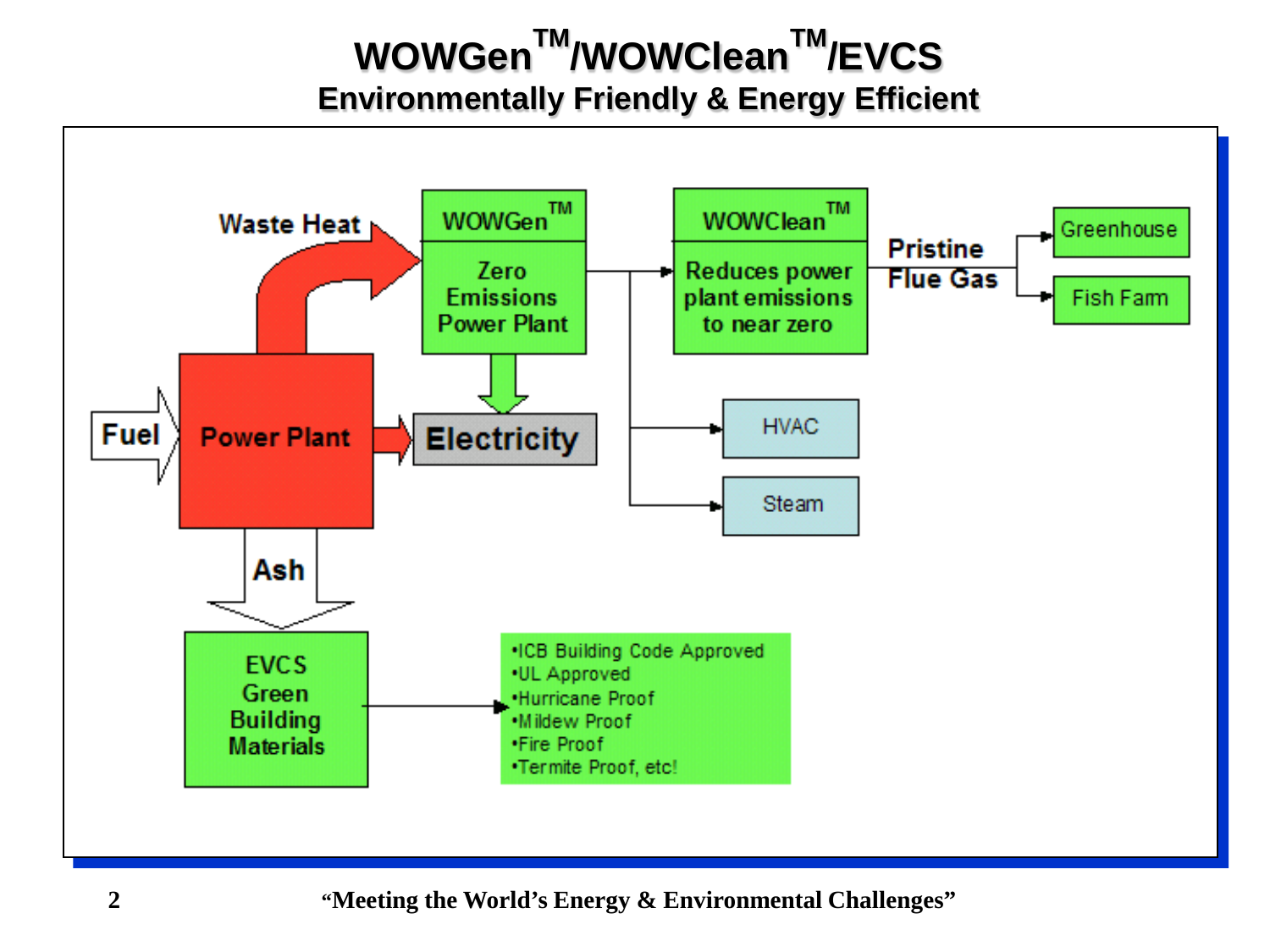## **EVCS Technologies, Inc.**

"Environmentally Conscious Solutions"

### **Enviro-Fusion**

- Develop Environmentally Conscious Solutions
	- Recycled Waste
	- Recycled Water
	- Recycled Heat
- Develop 21st Century Building Products
	- Convert Power Plant Ash to "Green" Building Materials
	- Low Cost Energy Efficient Building Materials
		- $\triangleright$  ICB Building Code Approved
		- UL Approved
		- Hurricane Proof
		- Mildew Proof
		- **►** Fire Proof
		- **Termite Proof**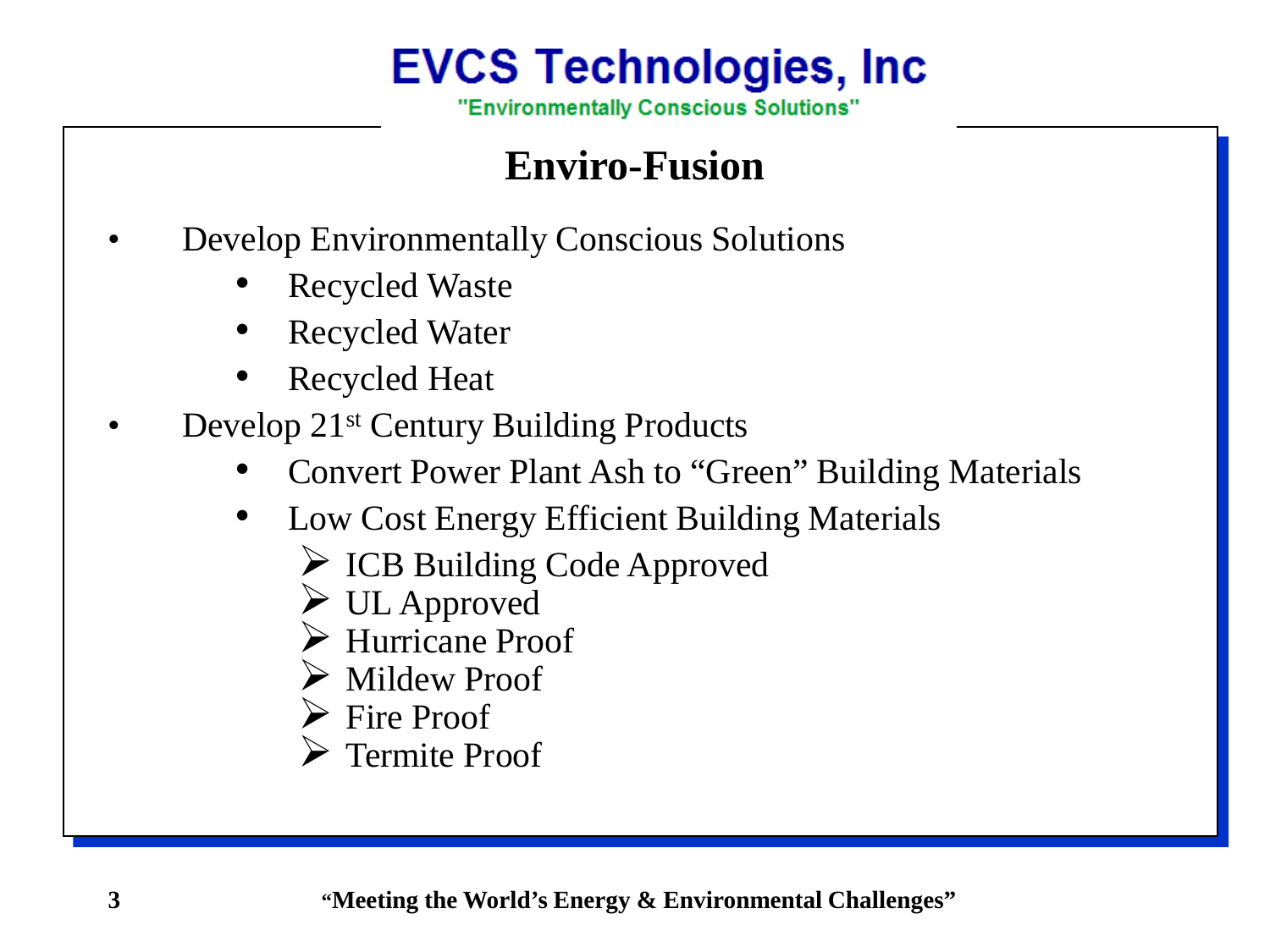# **WOW Energies**

- 1. Develop technology to convert waste heat to electrical power
	- Technology did not exist to efficiently convert waste heat to power in the 300 F to 700 F temperature range
	- **WOWGen<sup>TM</sup>** combined cycle turbo-expander system  $-2$  patents issued to date
	- Single stage turbo-expanders for low temperature heat
- 2. Develop efficient Renewable Energy power plants
	- Solar & Geothermal Energy (SAGE) **WOWGenTM**
	- Biomass power plants **WOWGen**<sup>TM</sup>
	- Solar power plants **WOWGenTM**
- 3. Develop multi-pollutant control technology to remove pollutants from flue gases
	- **WOWCleanTM**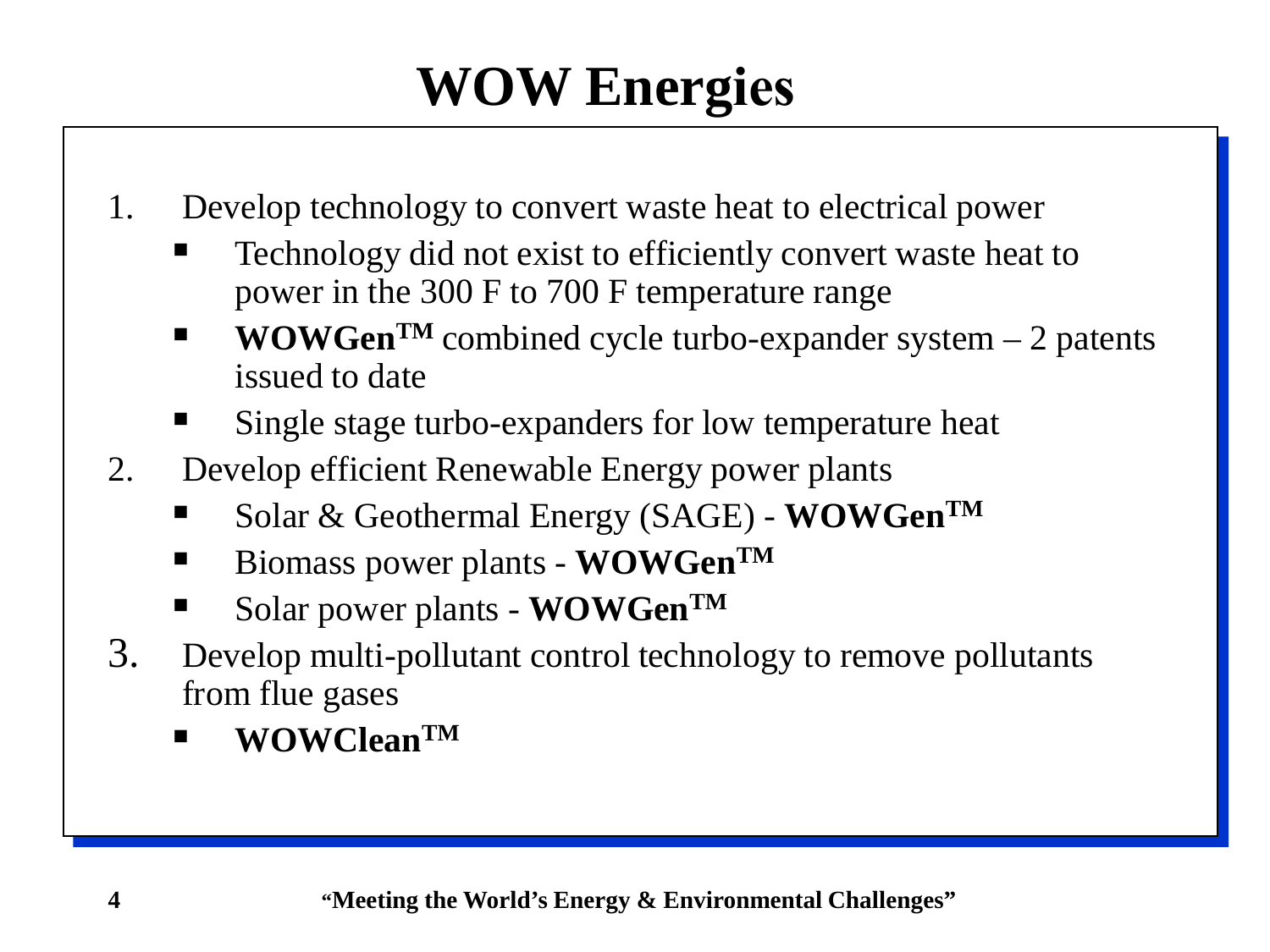#### **WASTE HEAT & ASH SOURCES**

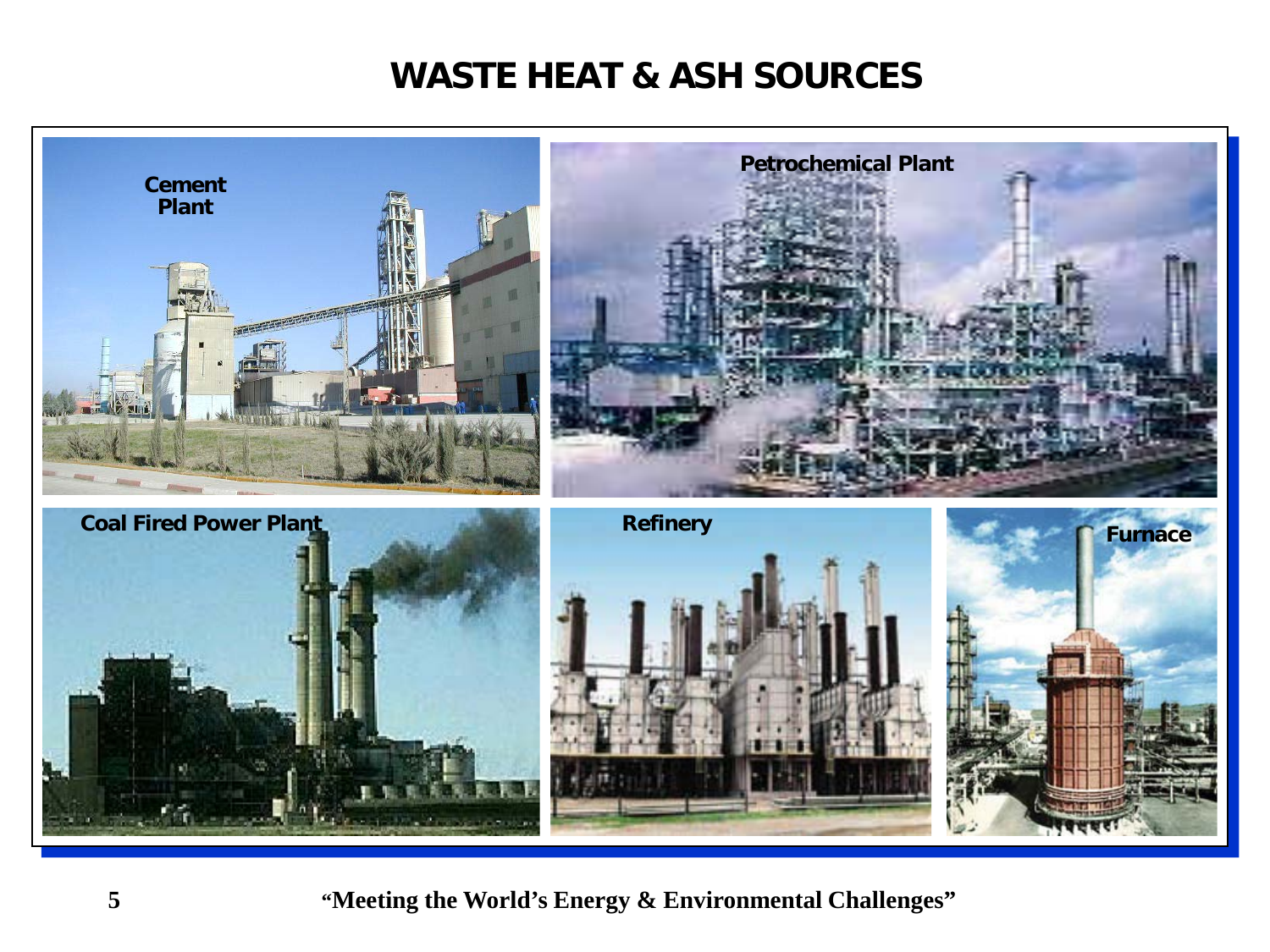## **WOWGenTM Generates Electricity From Any Heat Source**

#### Typical Industries Generating Waste Heat

- Power and Utility Industries
- Heavy Industries: Steel, Aluminum, Copper, Cement, Pulp & Paper, Glass, Soda Ash and Waste Recycle
- Refinery, Petrochemical and Gasification plants
- Chlor-Alkali & Vinyl plants
- Incinerators, Waste to Energy

#### Typical Waste Heat Sources

- Fired boilers, gasifiers, heaters/furnaces (gas, diesel, coal, nuclear, refuse, pet coke)
- Gas turbine exhaust continuous, standby, peaking, combined cycle units
- Steam turbine exhaust: and vented steam
- Internal Combustion (IC) engine exhaust

#### Renewable Energy Heat Sources

- Solar energy
- Geothermal steam
- Biomass combustion
- **Syngases**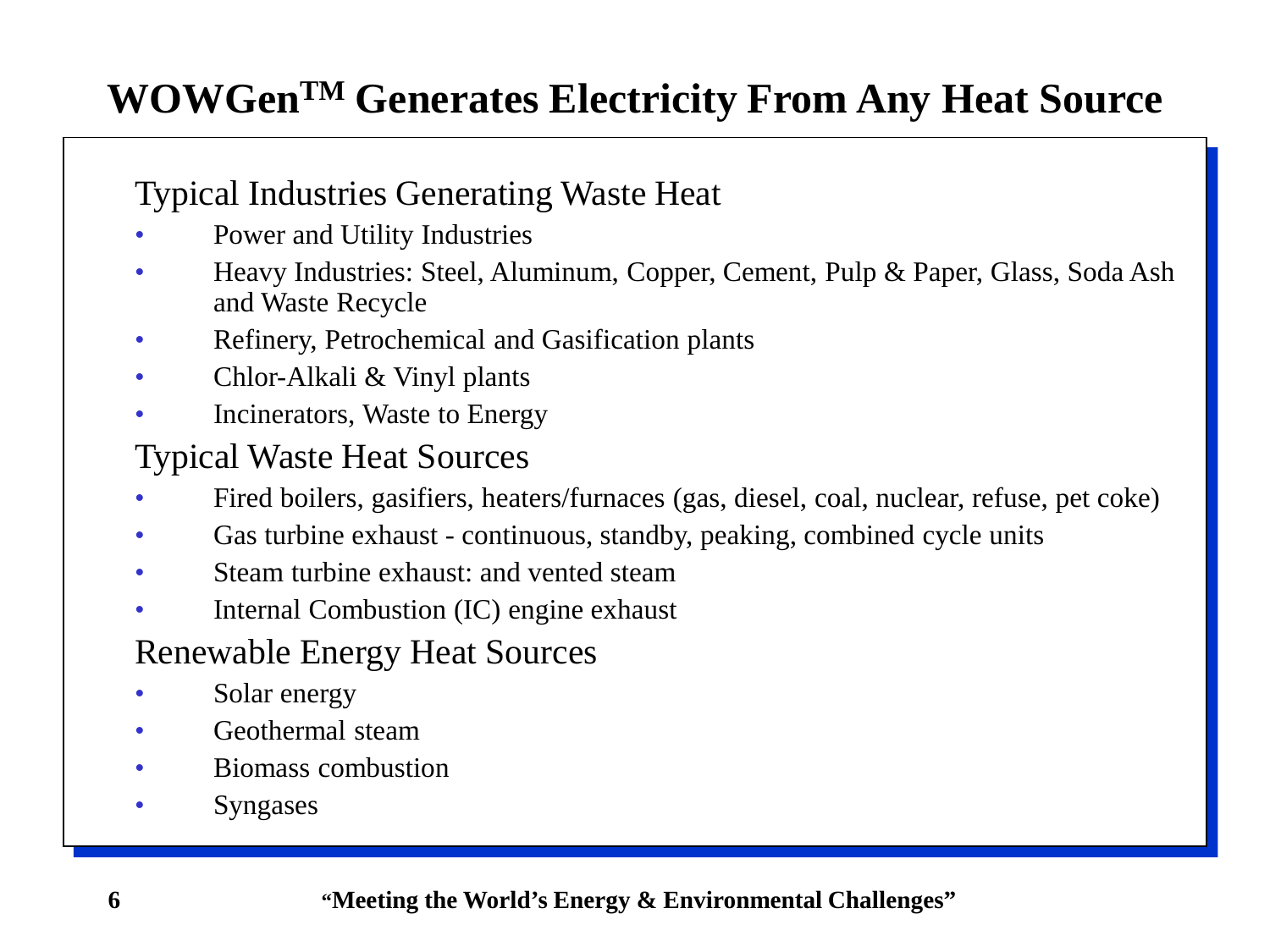## Potential in USA: Power Generation



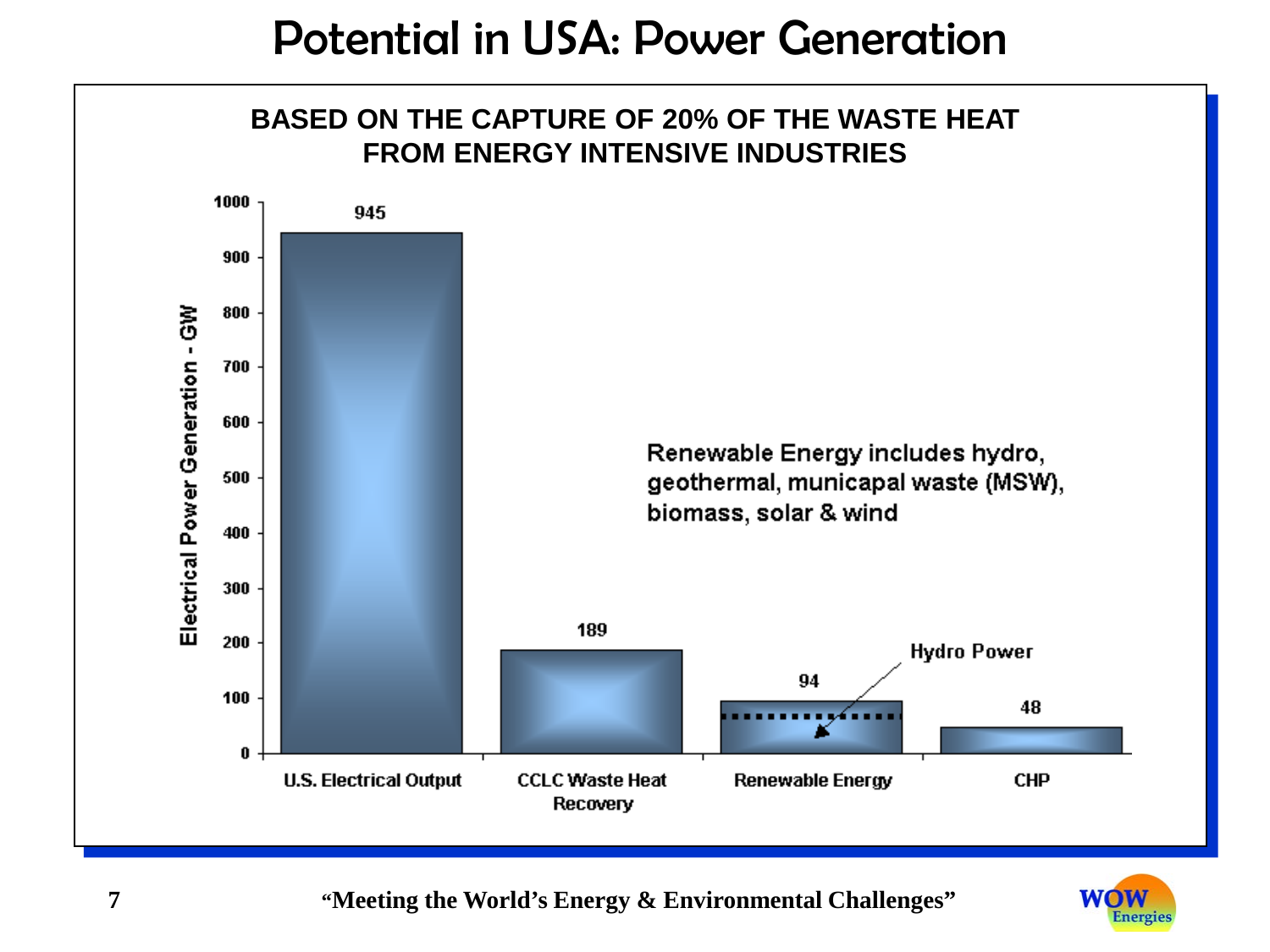## Potential in USA: Power Generation



**8 "Meeting the World's Energy & Environmental Challenges"**

WOW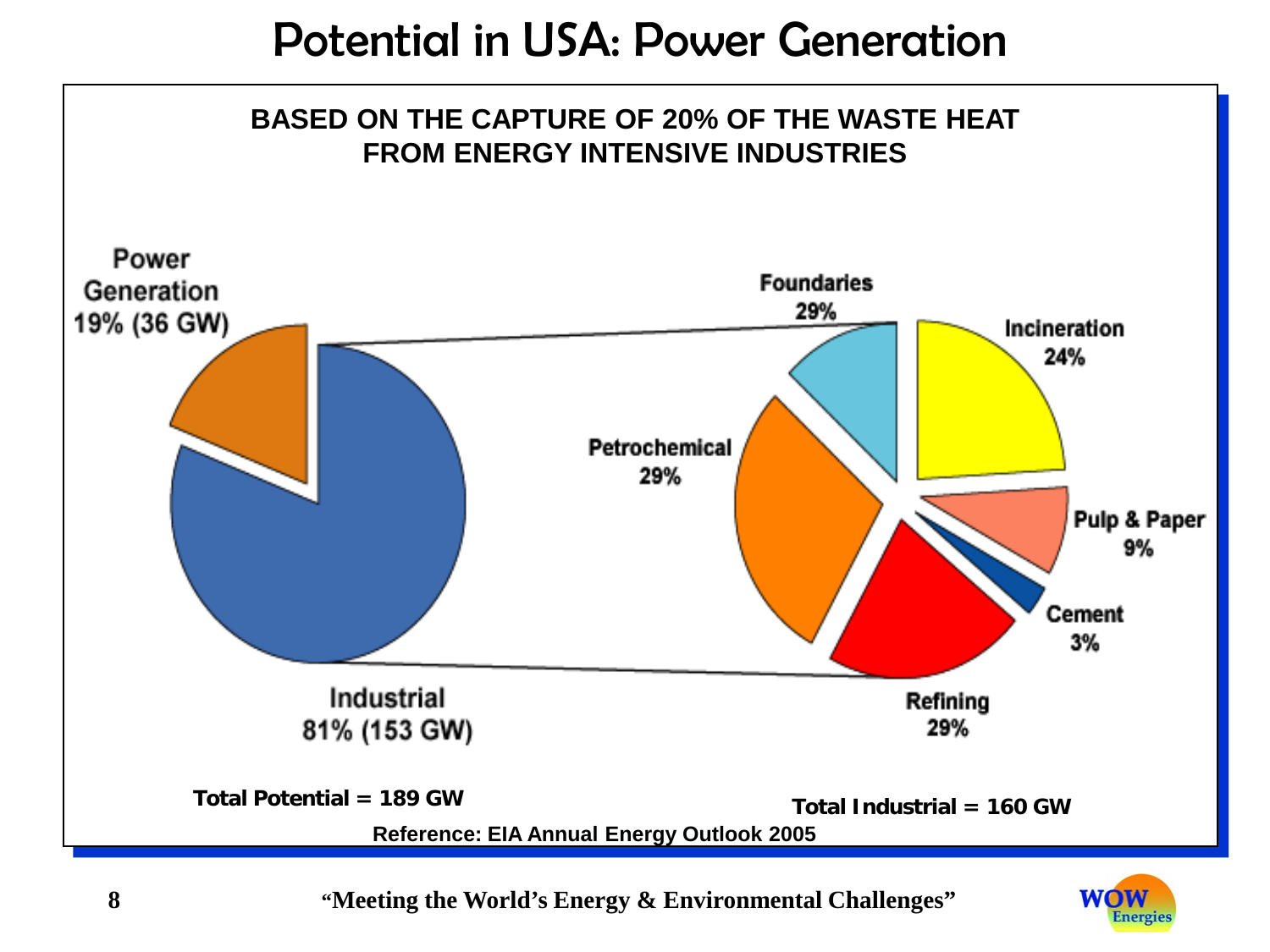## **WOWGenTM Generates Electricity From Any Heat Source**

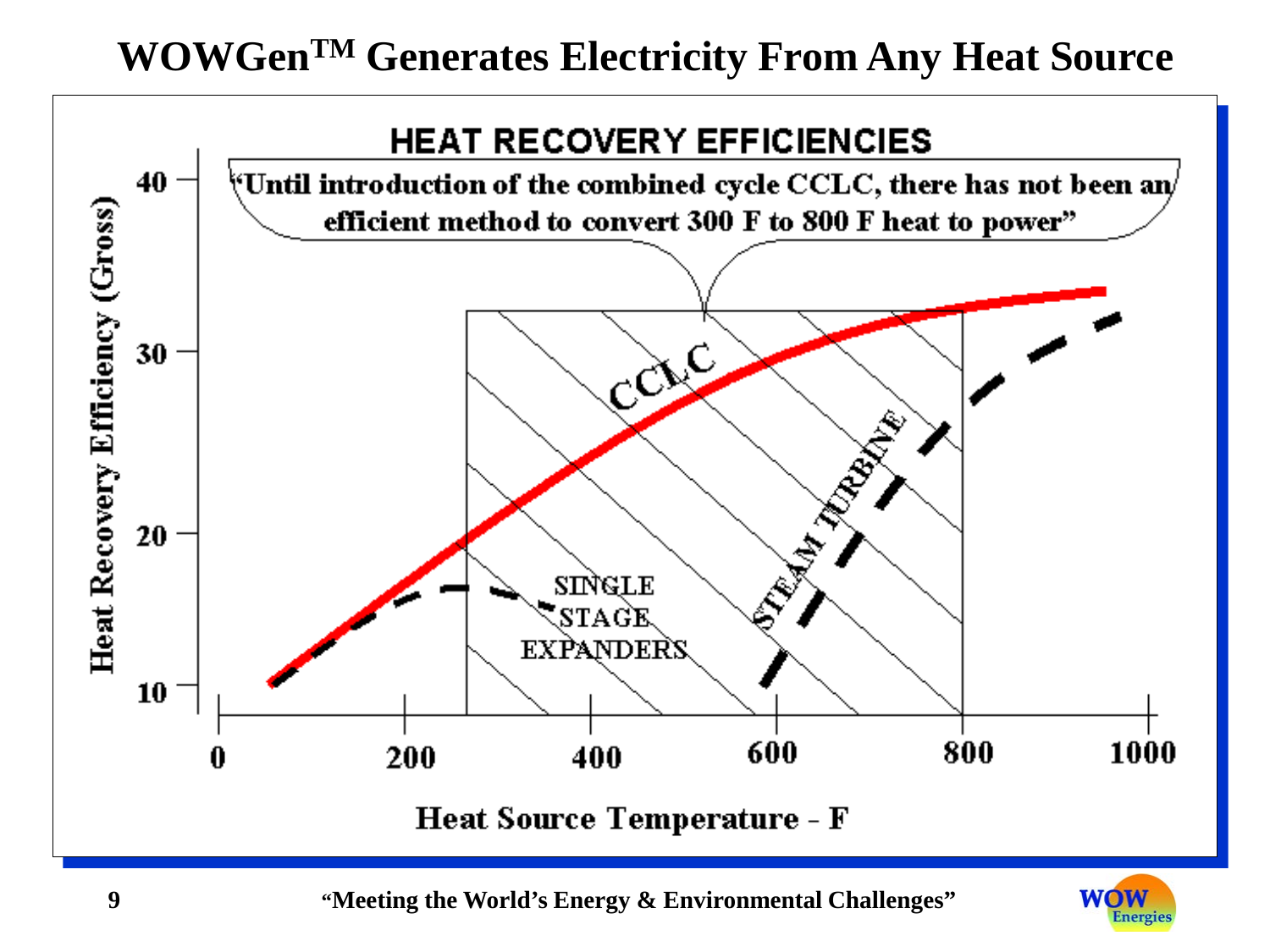### **WOWGenTM HEAT RECOVERY SYSTEM**



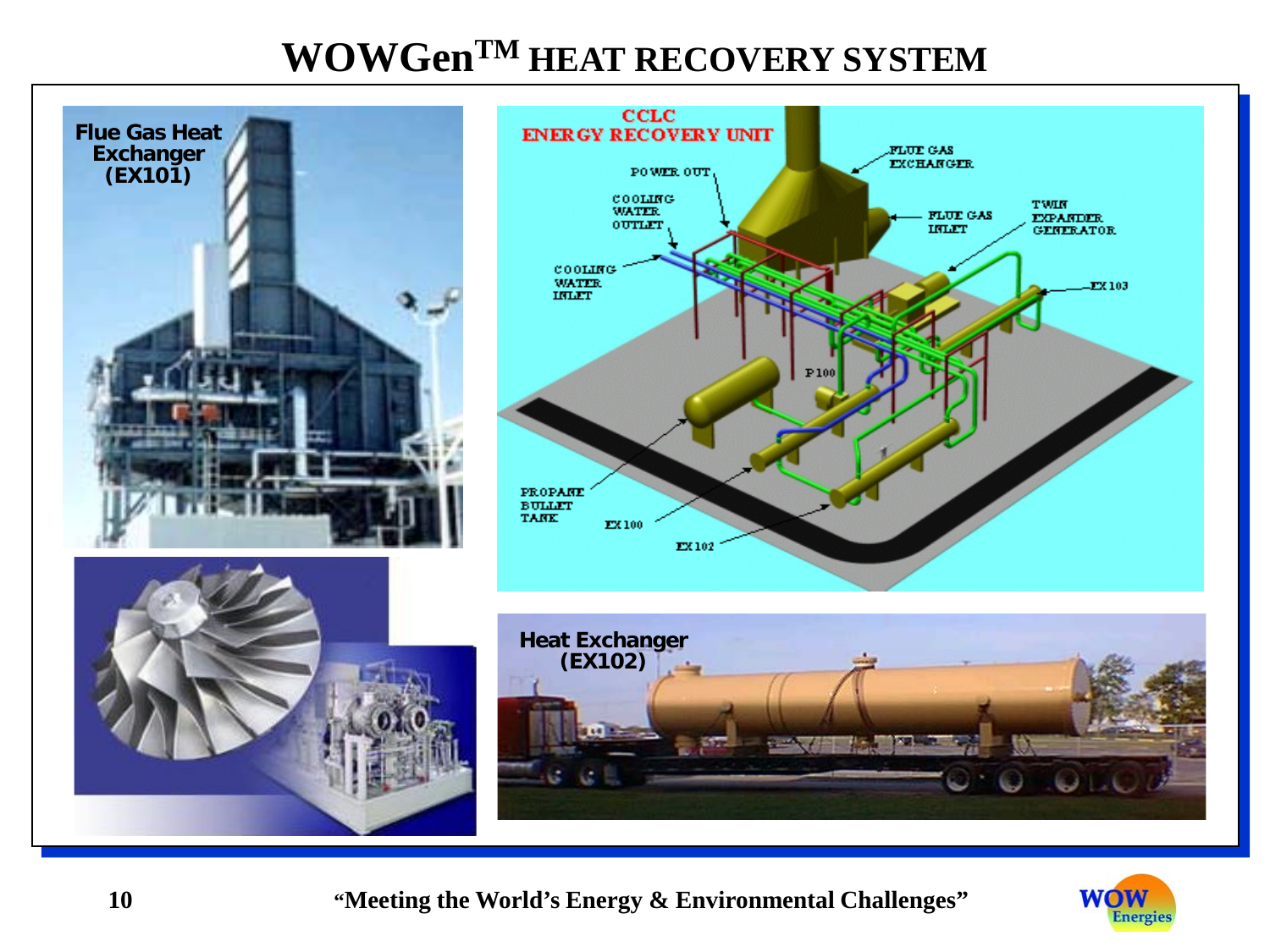## **WOWGenTM Reduces Thermal and Air Pollution**

- Turns Thermal Pollution into Useful Electricity
- Additional Power Generated with no Incremental Emissions
- Each MW of Power Generation (compared to coal fired plant) Eliminates
	- $\geq 21$  Tons NO<sub>x</sub>
	- $\triangleright$  59 Tons SOx
	- $\geq$  8615 Tons of CO2
- Improves Feasibility of Distributed Generation
	- Reduces transmission line congestion and losses
	- Eliminates power losses due to central generation

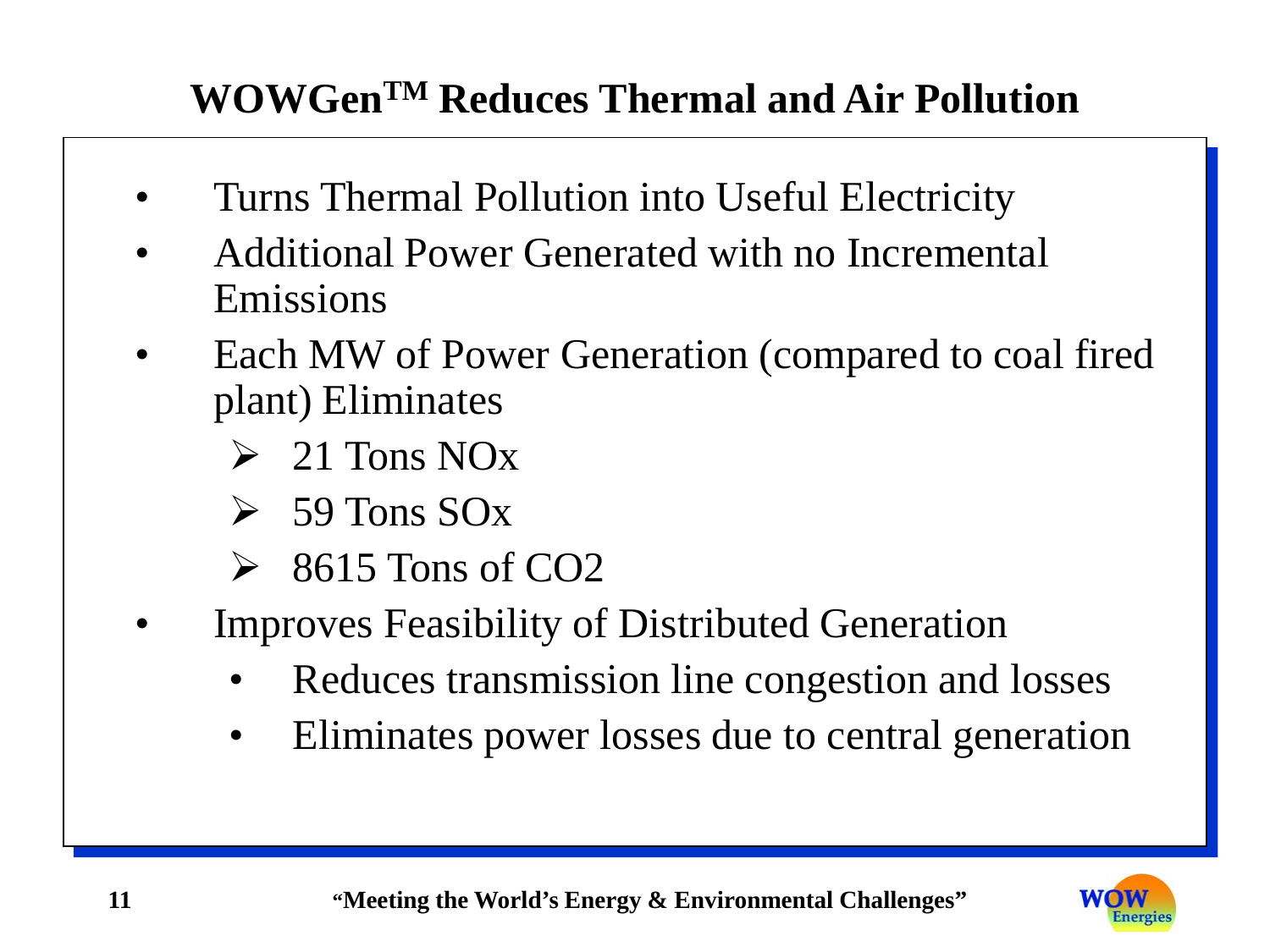## **WOWGenTM Capital Investment is Competitive**

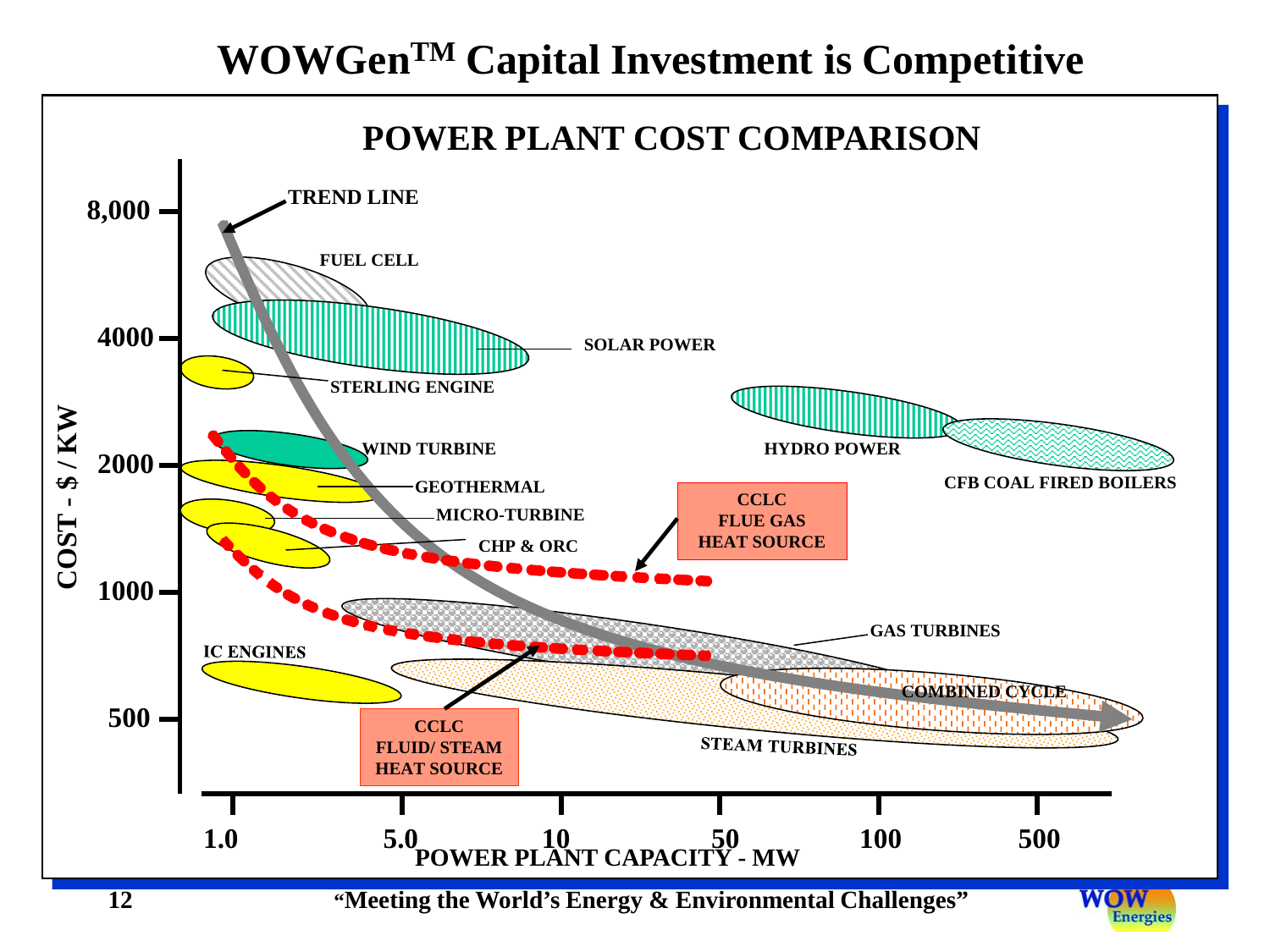## **RENEWABLE / REUSABLE ENERGY**

| <b>TYPE</b>                                               | <b>ENERGY</b><br><b>SOURCE</b><br><b>AVAILABILITY</b> | <b>CONVERSION</b><br><b>EFFICIENCY</b> | <b>GENERATES</b><br><b>EMISSIONS</b> | <b>CAPITAL COST</b><br><b>PER KW</b> | <b>CAPITAL COST</b><br><b>ADJUSTED FOR</b><br><b>AVAILABILITY</b> | <b>TAX</b><br><b>CREDITS</b> |
|-----------------------------------------------------------|-------------------------------------------------------|----------------------------------------|--------------------------------------|--------------------------------------|-------------------------------------------------------------------|------------------------------|
| <b>RENEWABLE ENERGY:</b>                                  |                                                       |                                        |                                      |                                      |                                                                   |                              |
| SOLAR (CSP) (1)                                           | 25%                                                   | 25% to 35%                             | <b>NO</b>                            | \$3,000 to \$6,000                   | \$12,000 to \$24,000                                              | <b>YES</b>                   |
| WIND(1)                                                   | 25%                                                   | 25% to 35%                             | <b>NO</b>                            | \$1,500 to \$2,500                   | \$6,000 to \$10,000                                               | <b>YES</b>                   |
| <b>GEOTHERMAL</b>                                         | 100%                                                  | 5% to 15%                              | NO.                                  | \$2,000 to \$3,000                   | \$2,000 to $$3,000$                                               | <b>YES</b>                   |
| <b>HYDRO (SMALL)</b>                                      | 100%                                                  | 25% to 35%                             | NO.                                  | \$1,500 to \$2,500                   | $$1,500$ to $$2,500$                                              | <b>YES</b>                   |
| <b>BIOMASS (2)</b>                                        | 100%                                                  | 25% to 35%                             | <b>YES</b>                           | \$1,500 to \$2,500                   | \$1,500 to \$2,500                                                | <b>YES</b>                   |
| <b>REUSABLE ENERGY:</b><br><b>WASTE HEAT RECOVERY (3)</b> | 100%                                                  | 25% to 35%                             | NO(4)                                | \$600 to \$1,800                     | \$600 to \$1,800                                                  | <b>NO</b>                    |

**(1) Limited geographically**

**(2) Dependant on fuel source**

**(3) Dependant on heat source & power plant size**

**(4) Can reduce existing emissions**

#### **WHY NOT CLASSIFY "REUSABLE" ENERGY AS "RENEWABLE"?**

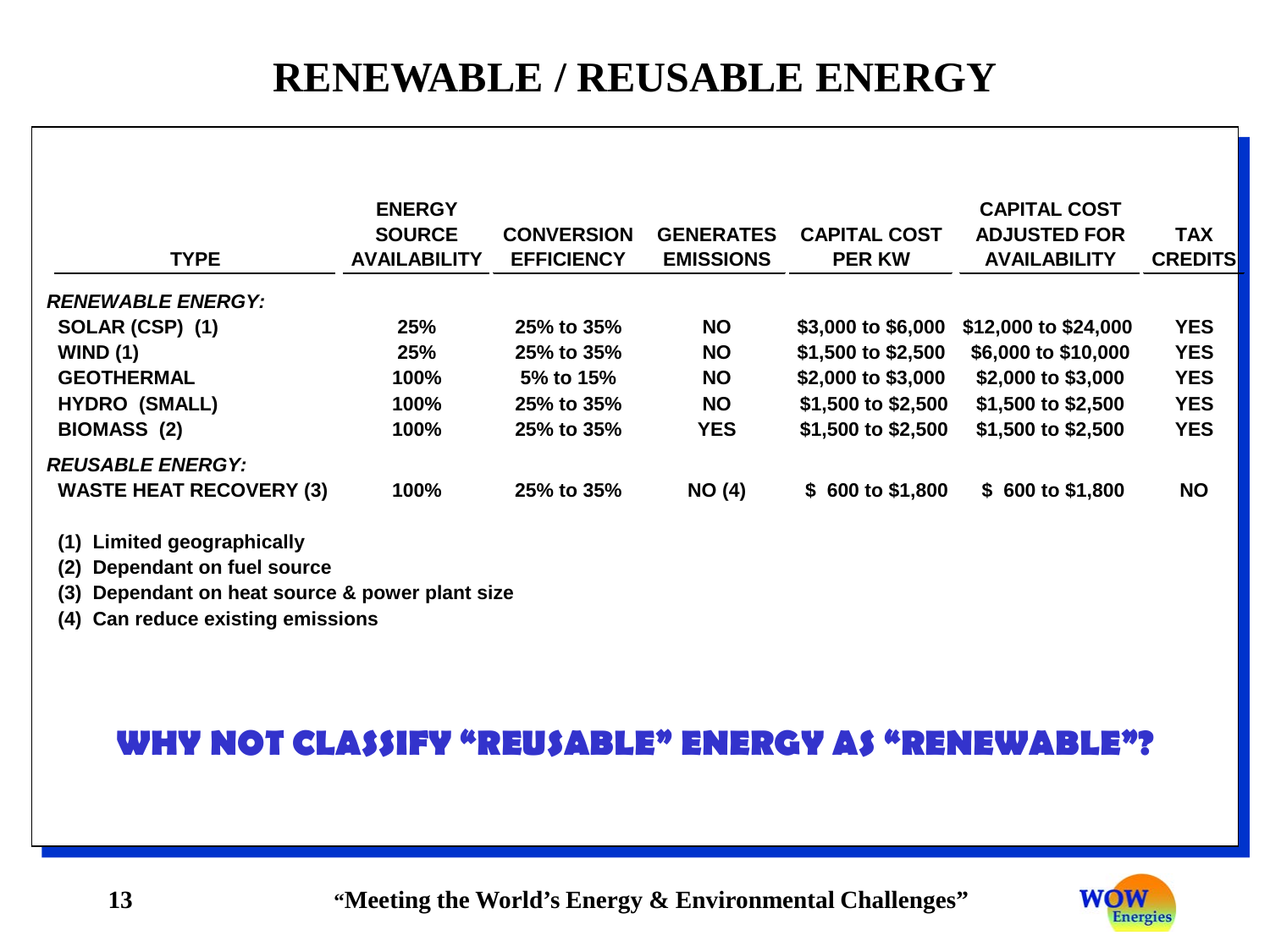## **Potential Tax Credits, Emission Credits & Incentives**

#### **NOx/SOx/Particulate Emission Credits/Offsets**

#### **Provides Ability to Meet CO2 Commitments**

- **Generate power with zero Greenhouse Gases**
- **Generate power with zero emissions**
- **Carbon Credits**

#### **Power Generated Applies to Renewable Portfolio Standards (RPS)**

- **Percentage of utility output must come from renewable energy or utility pays fee of cents/kw-hr**
- **States can qualify waste heat recovery as applicable**

#### **Renewable Energy Credits**

- **Municipal Solid Waste (MSW)**
- **Biomass fuels (wood waste, construction debris, etc.)**
- **Solar & Geothermal Renewable Energy**

**Allows Burning Lower Cost High Sulfur Coal & Petcoke**

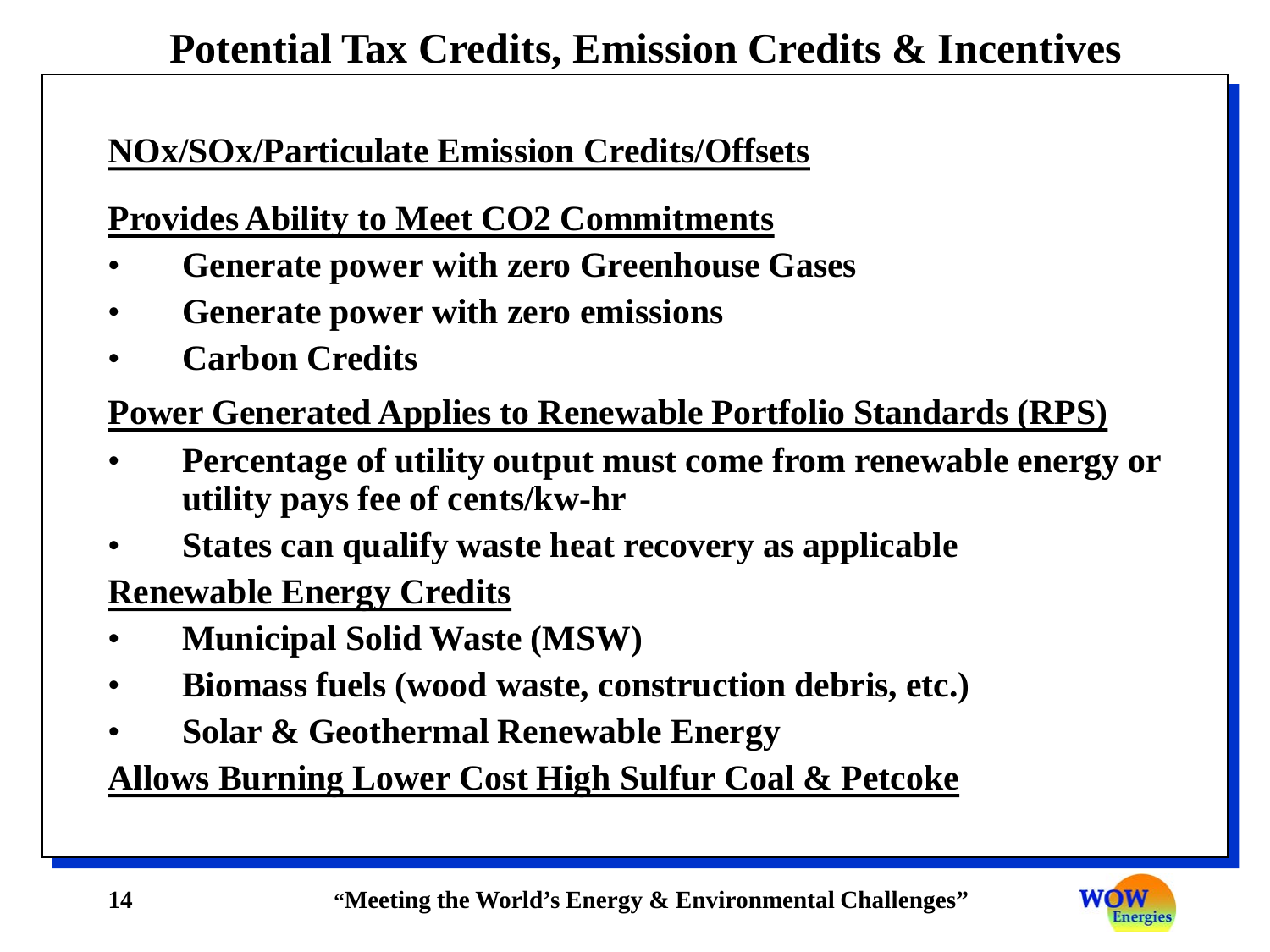## *WOW ENERGIES / EVCS TECHNOLOGY*

- **WOWGenTM** reduces/eliminates flue gas pollutants by reducing final exhaust temperatures to near ambient
	- At reduced temperatures, vaporized pollutants such as Mercury, Vanadium, Cadmium, Chromium, Zinc and Lead are forced to condense
	- Low flue gas temperatures are favorable for elimination of pollutants in flue gas using **WOWCleanTM**
- **WOWGenTM** eliminates water pollution/usage
	- $-$  75% of all electricity produced with steam 2<sup>nd</sup> only to irrigation in water usage
	- produces power without using water/steam
- **WOWCleanTM** removes remaining pollutants
	- **95% NOx & SOx (tested 100% removal)**
	- **85% Mercury**
	- **90% Vaporized heavy metals**
	- **99.5% Particulate removal**
	- $\geq 25\%$  CO<sub>2</sub> (tested 85% removal)
- **EVCS** Technology
	- Converts Ash to "Green" Building Materials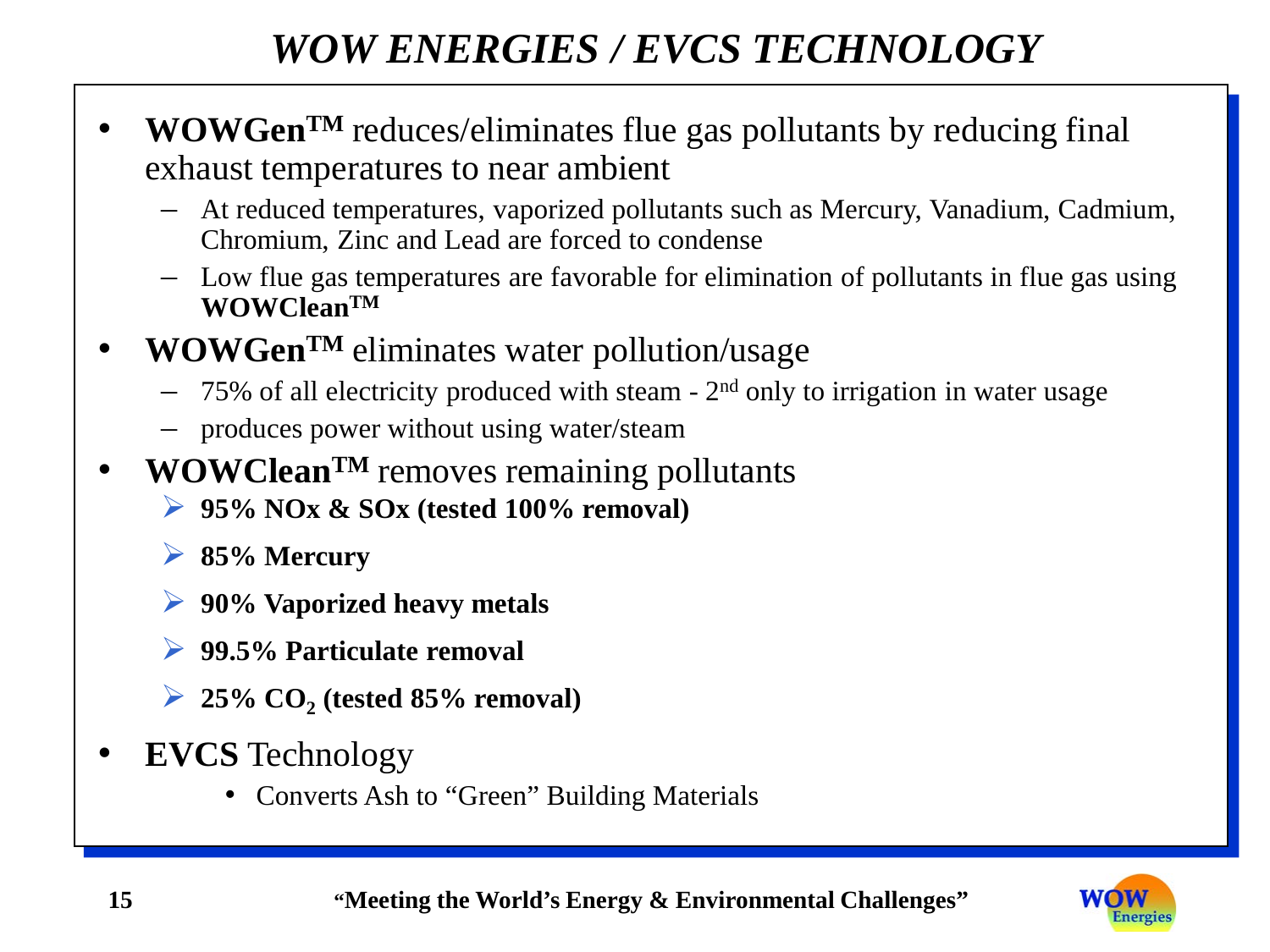## **WOWCleanTM Pilot Plant**

- Texas Commission on Environmental Quality (TCEQ) Grant of \$ 1.6 MM (\$ 350 K in WOW Energies matching funds) – April 2005
- Built mobile pilot plant to demonstrate and commercialize WOW Energies' multi-pollutant reduction technology
	- Design/build pilot plant with flexibility to test a broad range of emission reduction capabilities
	- Identified two host sites for trials (1) AES Deepwater, Pasadena, TX – 150 MW petcoke fired power plant (2) Boralex, Livermore,  $MA$  – 40 MW wood fired power plant
	- Independent third party verification of test results
	- Final report issued December 2006

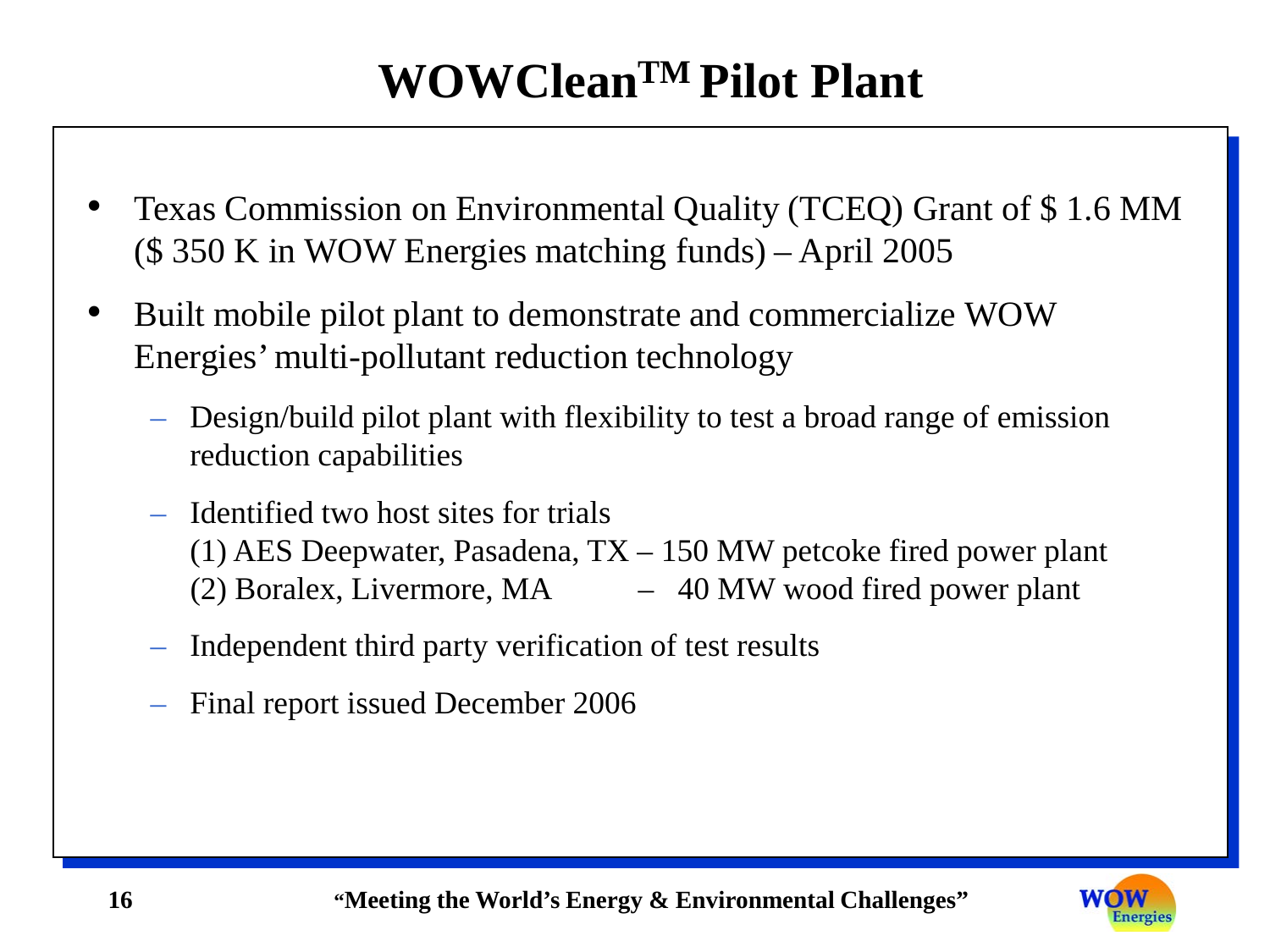## **WOWCleanTM Pilot Plant Advantages**





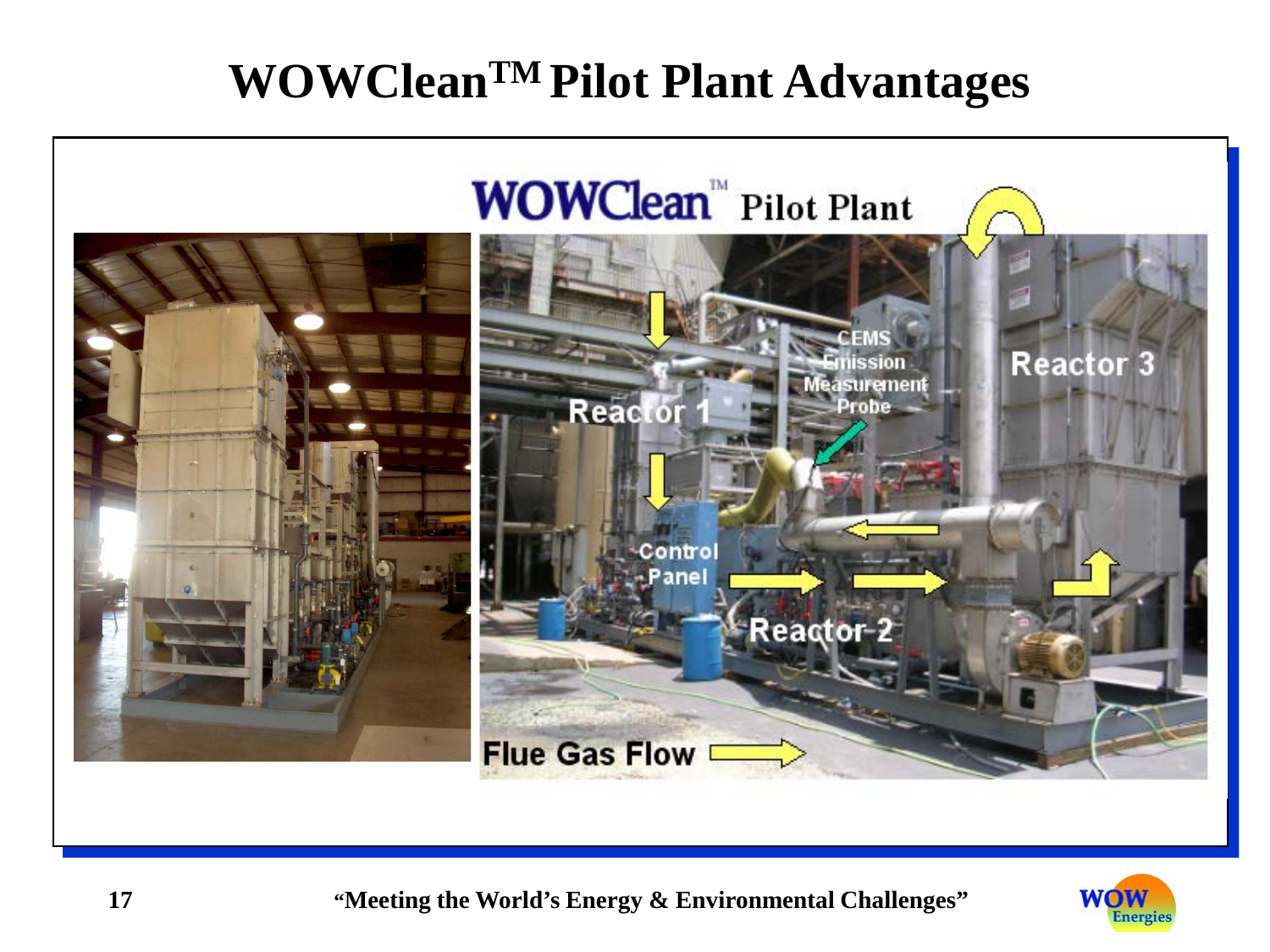## **WOWCleanTM Test Results Test Site - AES 150 MW Petcoke Fired Power Plant**



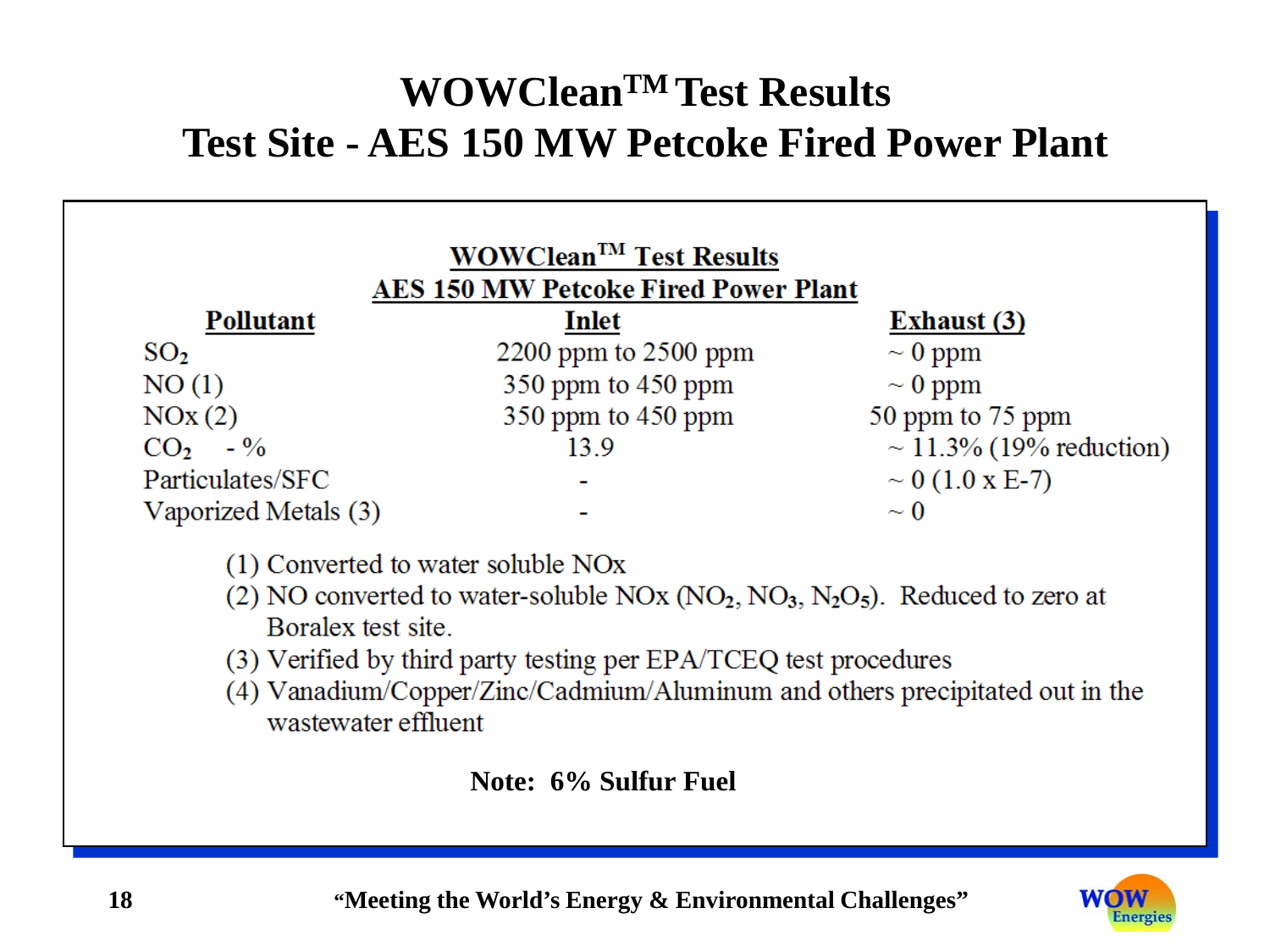## **WOWCleanTM Test Results Test Site – Boralex 40 MW Wood Waste Power Plant**

| <b>WOWClean<sup>TM</sup></b> Test Results<br><b>Boralex 40 MW Wood Fired Power Plant</b> |               |                        |  |  |  |  |
|------------------------------------------------------------------------------------------|---------------|------------------------|--|--|--|--|
| Pollutant                                                                                | Inlet         | Exhaust (7)            |  |  |  |  |
| SO <sub>2</sub>                                                                          | $\leq$ 20 ppm | $\sim 0$ ppm           |  |  |  |  |
| NO(1)                                                                                    | $130$ ppm     | $\sim 0$ ppm           |  |  |  |  |
| NOx(2)                                                                                   | 80 ppm        | $\sim$ 7 ppm           |  |  |  |  |
| Total NO <sub>x</sub> (3)                                                                | $130$ ppm     | $\sim 0$ ppm           |  |  |  |  |
| Vaporized Metals (4)                                                                     | ۰             | $\sim 0$               |  |  |  |  |
| Mercury $\mu$ g/DSCM(5)                                                                  | 2.18          | $0.37$ (83% reduction) |  |  |  |  |
| $CO2 - % (6)$                                                                            | 11.6          | 7.25 $(38%$ reduction) |  |  |  |  |

(1) Converted to water soluble NOx

(2) Water soluble NOx (NO<sub>2</sub>, NO<sub>3</sub>, N<sub>2</sub>O<sub>5</sub>) – client required 35 ppm

 $(3)$  Demonstrated subsequent to  $3<sup>rd</sup>$  party testing

(4) Verified via effluent assaying

(5) Hg precipitated out in the wastewater effluent

(6) Reduced by as much as  $85%$  during  $CO<sub>2</sub>$  reduction trials

(7) Verified by third party testing per EPA/TCEQ test procedures

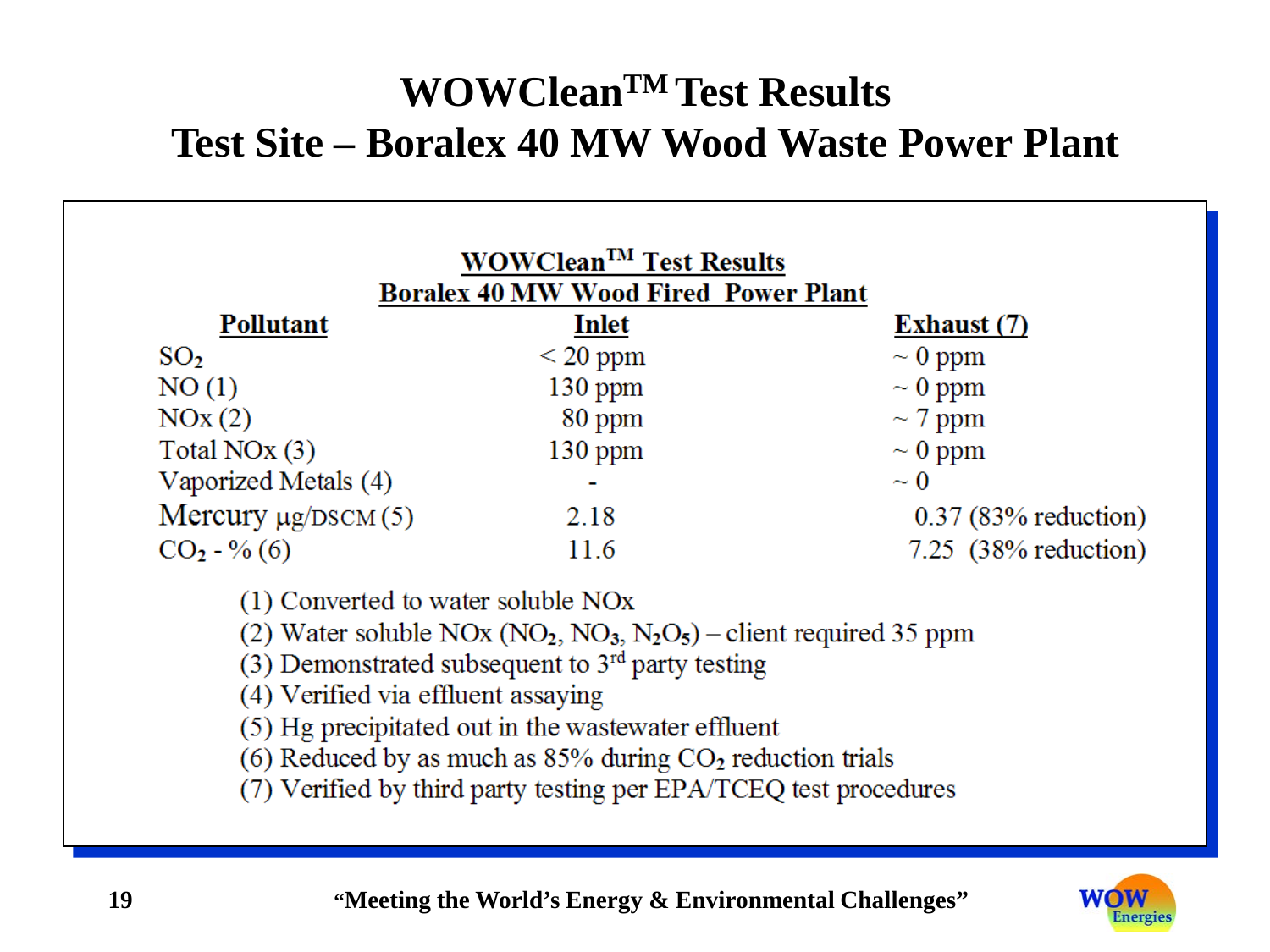#### **WOWCleanTM SOx Removal Tests Petcoke Fired Power Plant (6% Sulfur Fuel)**



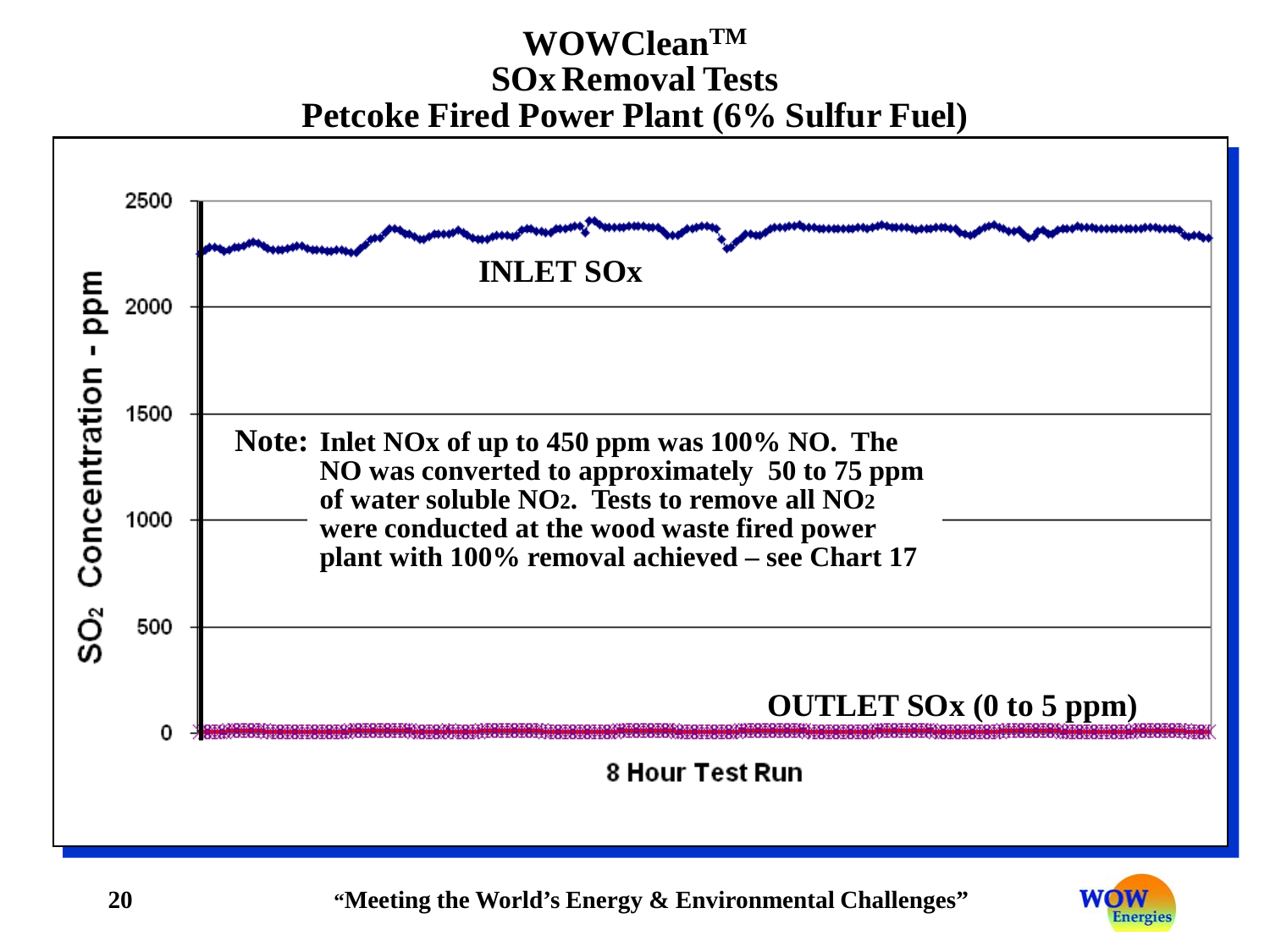#### **WOWCleanTM NOx Removal Tests Wood Waste Fired Power Plant**



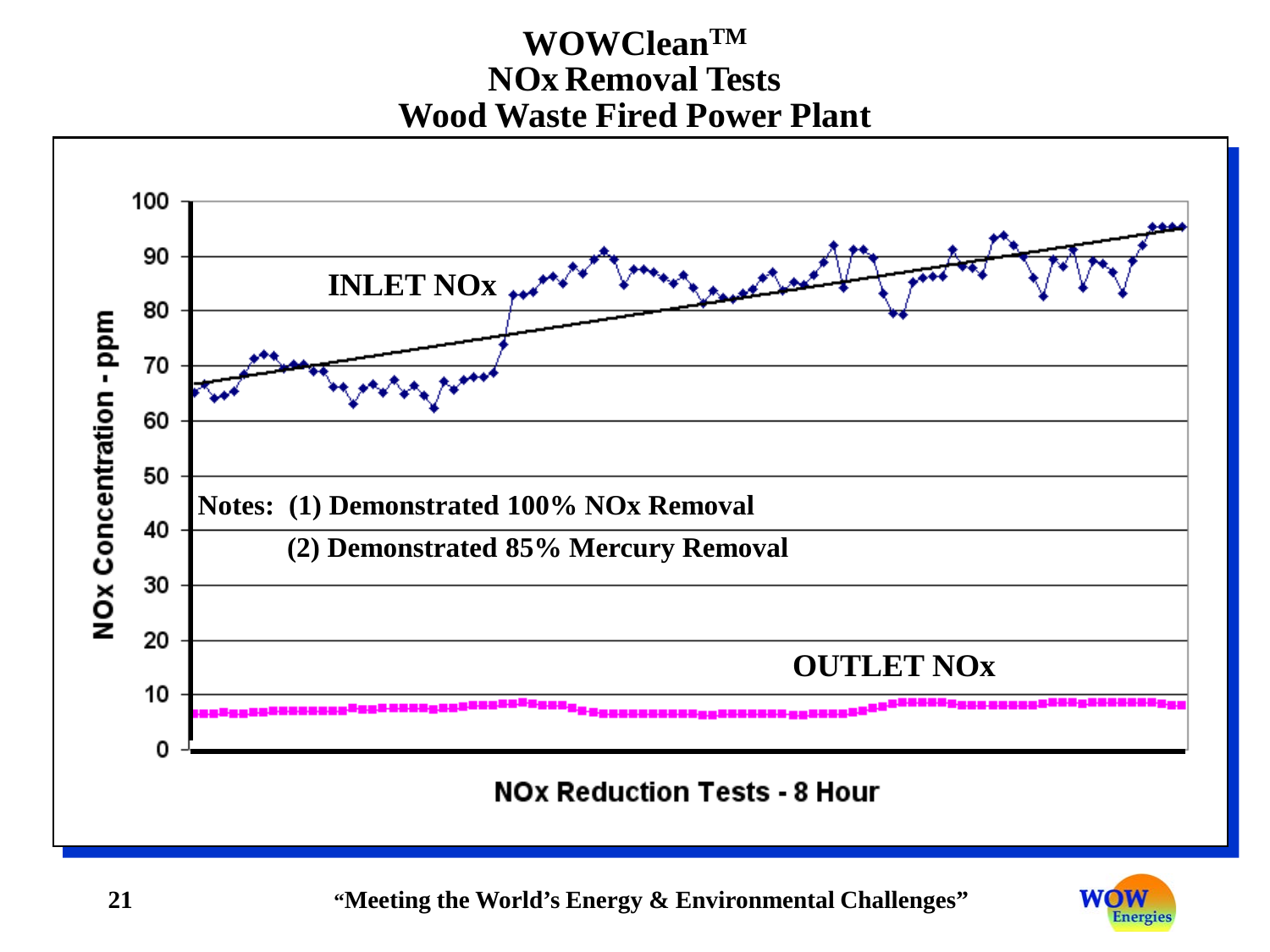#### **WOWCleanTM CO2 Removal Tests Wood Waste Fired Power Plant**